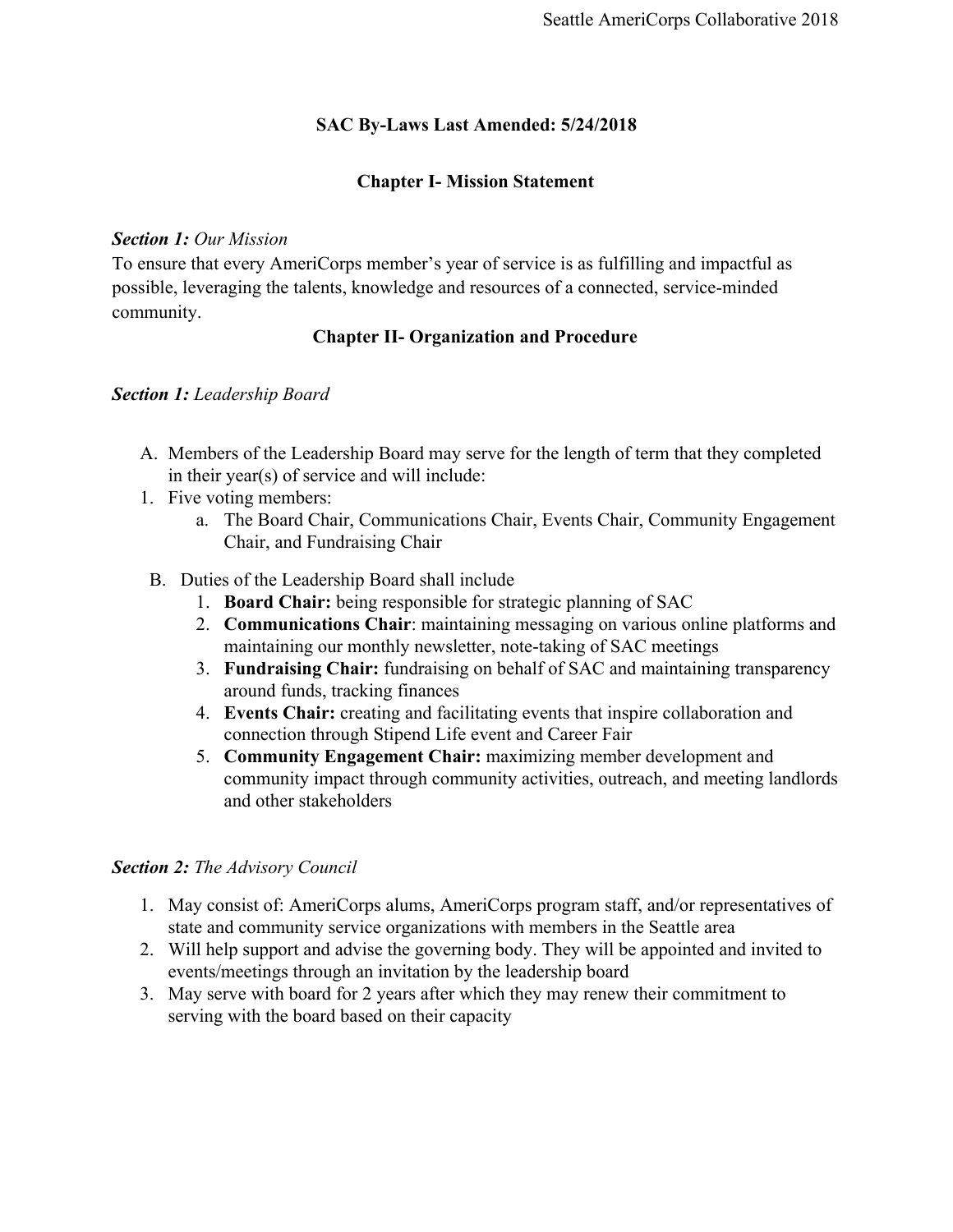## *Section 3: Meetings*

- 1. Commitment: the leadership board will meet in official sessions at least once a quarter (4 times per year)
	- a. The leadership board may meet more regularly than once a quarter, but not less frequently
- 2. Voting: at least 50% of leadership board (voting officers) must be present for voting to occur.
- 3. Voting on new leadership board members will occur once per year and members of the SAC online community will be invited to vote. Election of new board members will be by simple majority of members present.

# **Chapter III-In-Depth Officer Descriptions**

*Section 1: The duties of the Board Chair:*

- A. Serve as the face of the organization when interacting with events and sponsor groups Encouraging and oversee the work of the officers, activities, and organizational development.
- B. Plan agendas and coordinate board meetings
- C. Serve as a liaison between SAC and AmeriCorps alumni
- D. Create and maintain infrastructure of organization through bylaws, constitution, policies, procedures, and business model
- E. Signer on SAC bank account
- F. Plan the annual Strategic Planning Retreat with Board Alumni and supporters
- G. Assign note taking duty at board meetings if Communications Chair is not present

*Section 2: The duties of the Fundraising Chair:*

- A. Search for relevant grants that Seattle AmeriCorps Collaborative can apply to
- B. Facilitate the grant writing process for all the grants SAC applies to
- C. Track and manage all the Gifts in Kind
- D. Organize "thank you"s for donors/sponsors
- E. Chairs the Development Committee
- F. Signer on the SAC bank account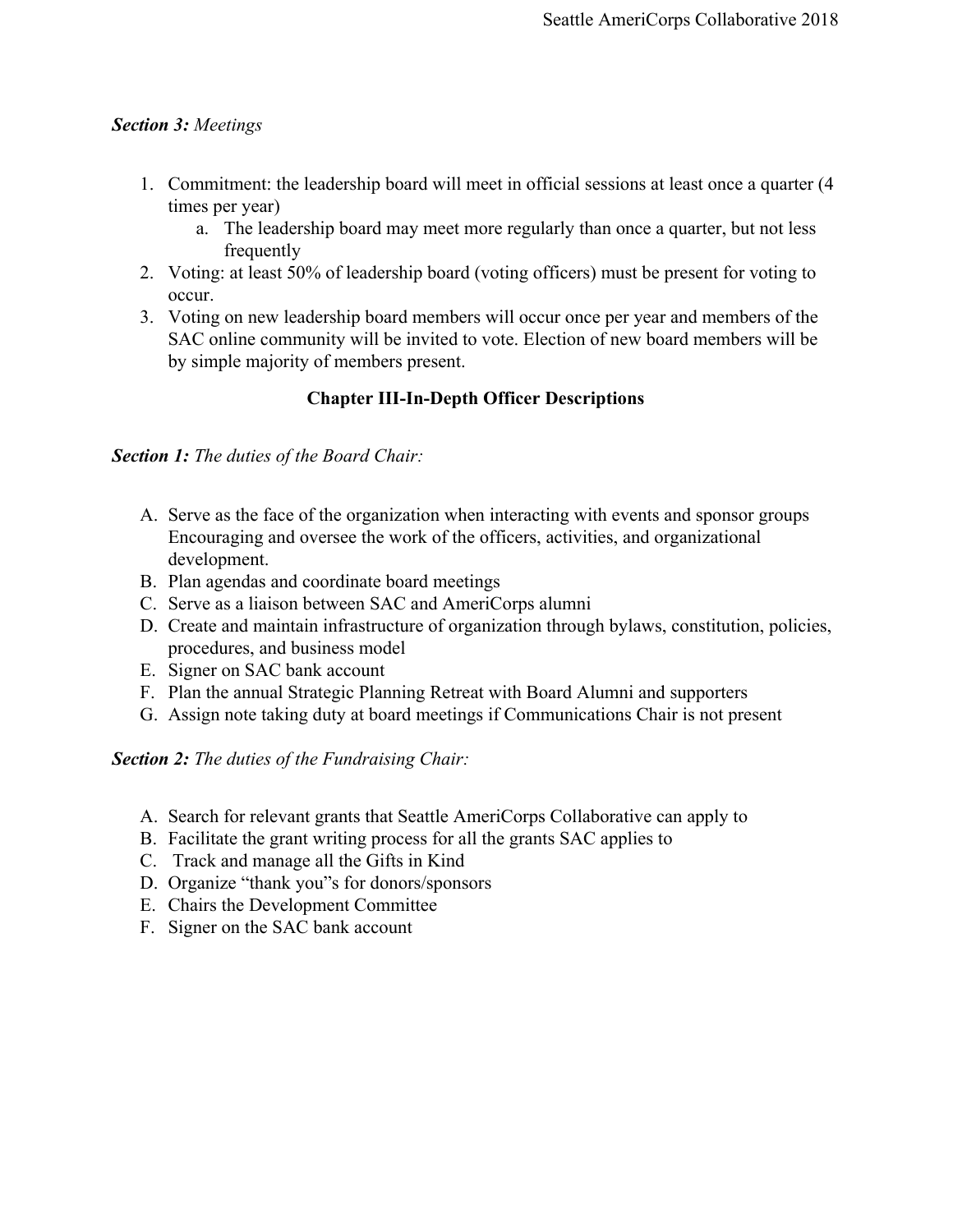#### *Section 3: The duties of the Community Engagement Chair:*

- A. Create and share personal and professional growth opportunities for members
- B. Determine needs of members and develop appropriate services to meet those needs
- C. Identify ambassadors in AmeriCorps cohorts to assist with major events
- D. Meets with community members and landlords to further develop the awareness of SAC
- E. Spearhead the vision of an #AmeriCommunity in Seattle

*Section 4: The duties of the Events chair are:*

- A. Identify growth opportunities for members of the organization
- B. Create solidarity amongst fellow current AmeriCorps members
- C. Offer a small social or service events at least once month
- D. Help lead 2 annual major events (typically Stipend Life and Career Fair)

# *Section 5: The duties of the Communications Chair:*

- A. Update all social media accounts with the latest SAC news
- B. Type board meeting notes
- C. Send monthly newsletter/interview new board members
- D. Respond to inquiries on social media about the organization
- E. Create fresh blog posts, edit submitted blog posts from members
- F. Chairs the Communications committee

*Section 9: The duties of the Advisory Council:*

- A. Help with transitioning of other Executive Committee members
- B. Serve as a liaison between SAC and the community at large
- C. Provide support and resources for board development
- D. Serve as mentors for the SAC Board Members
- E. Attend meetings of board members once per year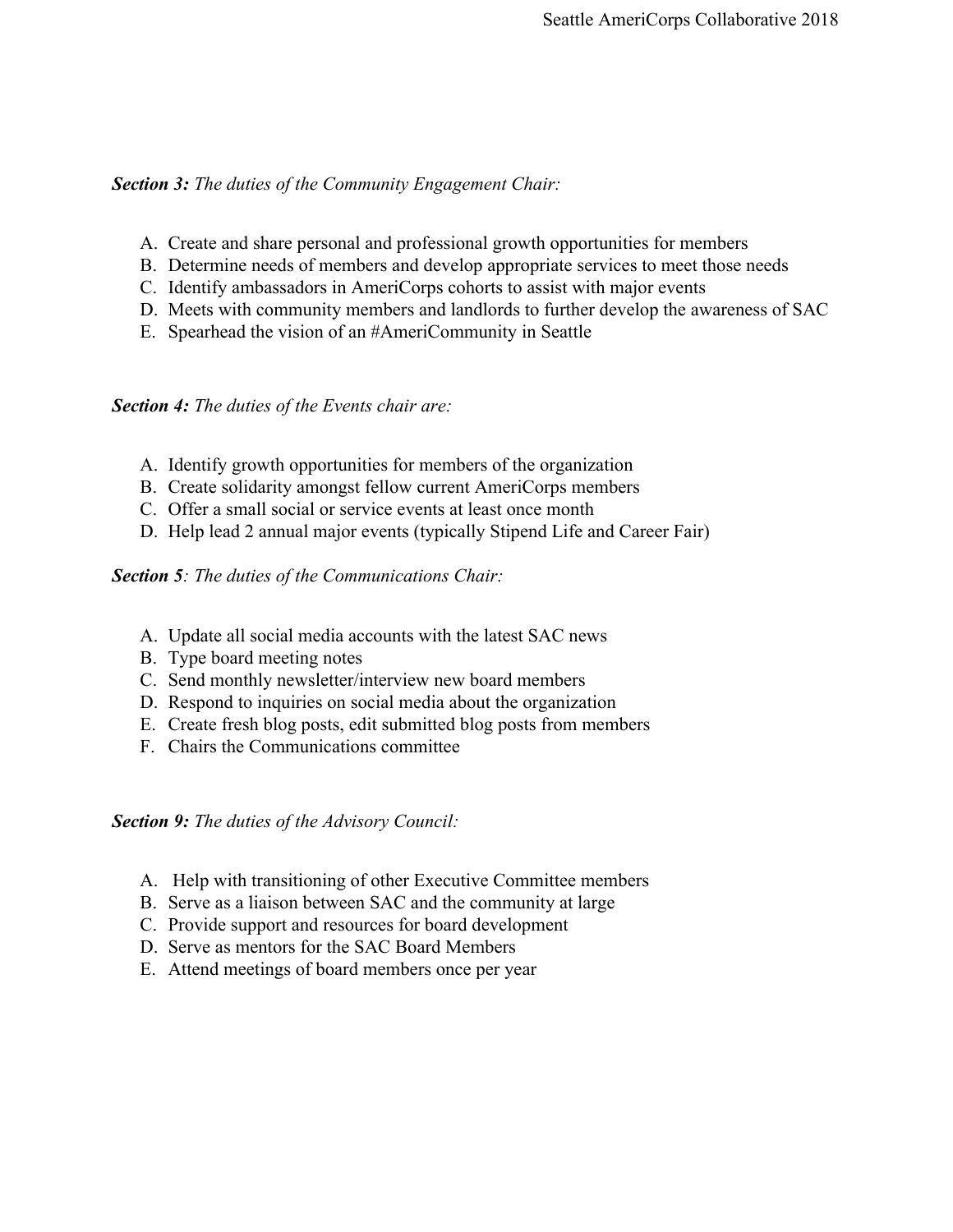# **Chapter IV-Membership**

#### *Section 1: Who can join this organization*

1. Any current or past AmeriCorps member may be a member of the organization.

## *Section 2: Who can become a member of the Leadership Board/Advisory Council*

1. Membership entitles being elected/appointed to the Executive board and/or Advisory Council.

*Section 3: Termination of membership in SAC*

1.Any member shall be expelled from membership for reasons of gross misconduct, harassment, discrimination, and/or anything the Executive Officers deem non beneficial in the representation of the greater organization; and this will be determined on a simple majority vote. Per circumstances the Advisory board can make an immediate decision regarding the situation in consideration of the well-being of the organization.

# **CHAPTER V-Board Terms**

**Section 1:** Board member term of service

- A. New term opportunities happen once a year
- B. Once elected, officers are guaranteed a 6 month service period.
- C. A person may serve an executive board position no longer than the length of their service year
- D. A person can only serve on one executive board position at a time

**Section 2:** Committee term of service

- A. Term limits will be determined by the chair of each committee
- B. Membership is open to all members of the SAC network
- C. A member of a committee does not have to be an active AmeriCorps
- D. A member of a committee can serve on multiple committees